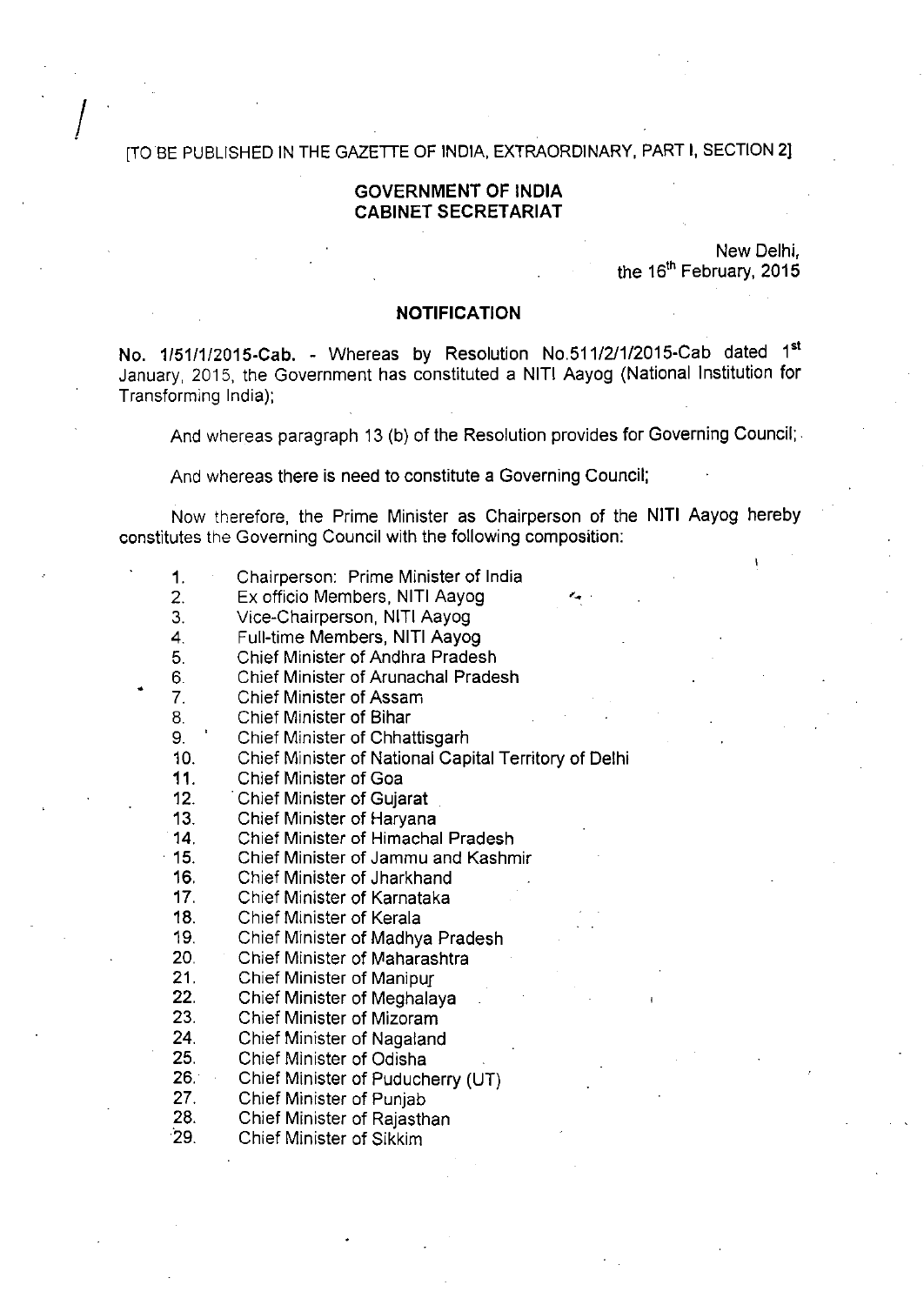- $\mathbb{Z}$  **2**  $\mathbb{Z}$
- 30. Chief Minister of Tamil Nadu
- 31. Chief Minister of Telangana
- 32. Chief Minister of Tripura
- 33. Chief Minister of Uttar Pradesh
- 34. Chief Minister of Uttarakhand
- 35. Chief Minister of West Bengal
- 36. Lieutenant Governor of Andaman and Nicobar Islands (UT)
- 37. Special Invitees of NITI Aayog will be Special Invitees of Governing Council

(Sanjukta Ray) **Director** 

#### Copy to

- 1. Ex officio Members, NITI Aayog
- 2. Special Invitees, NITI Aayog
- Vice-Chairperson, NITI Aayog  $\overline{3}$
- 4. Full-time Members, NITI Aayog
- 5. O/o Chief Ministers
- 6. Lieutenant Governor of Andaman and Nicobar Islands (UT)

(Sanjukta Ray) **Director** 

Copy to:

Secretary to the President Secretary to the Vice President Principal Secretary to Prime Minister Additional Principal Secretary to Prime Minister

(Sanjukta Ray) **Director** 

Copy to:

- (i) Chief Executive Officer (CEO), NITI Aayog
- (ii) All Ministries/Departments of the Government of India
- (iii) Chief Secretaries to the Governments of all States/Union Territories

\*\*\*\*\*

\*\*\*\*\*

- (iv) Secretary General, Lok Sabha Secretariat
- (v) Secretary General, Rajya Sabha Secretariat

(Sanjukta Ray) **Director**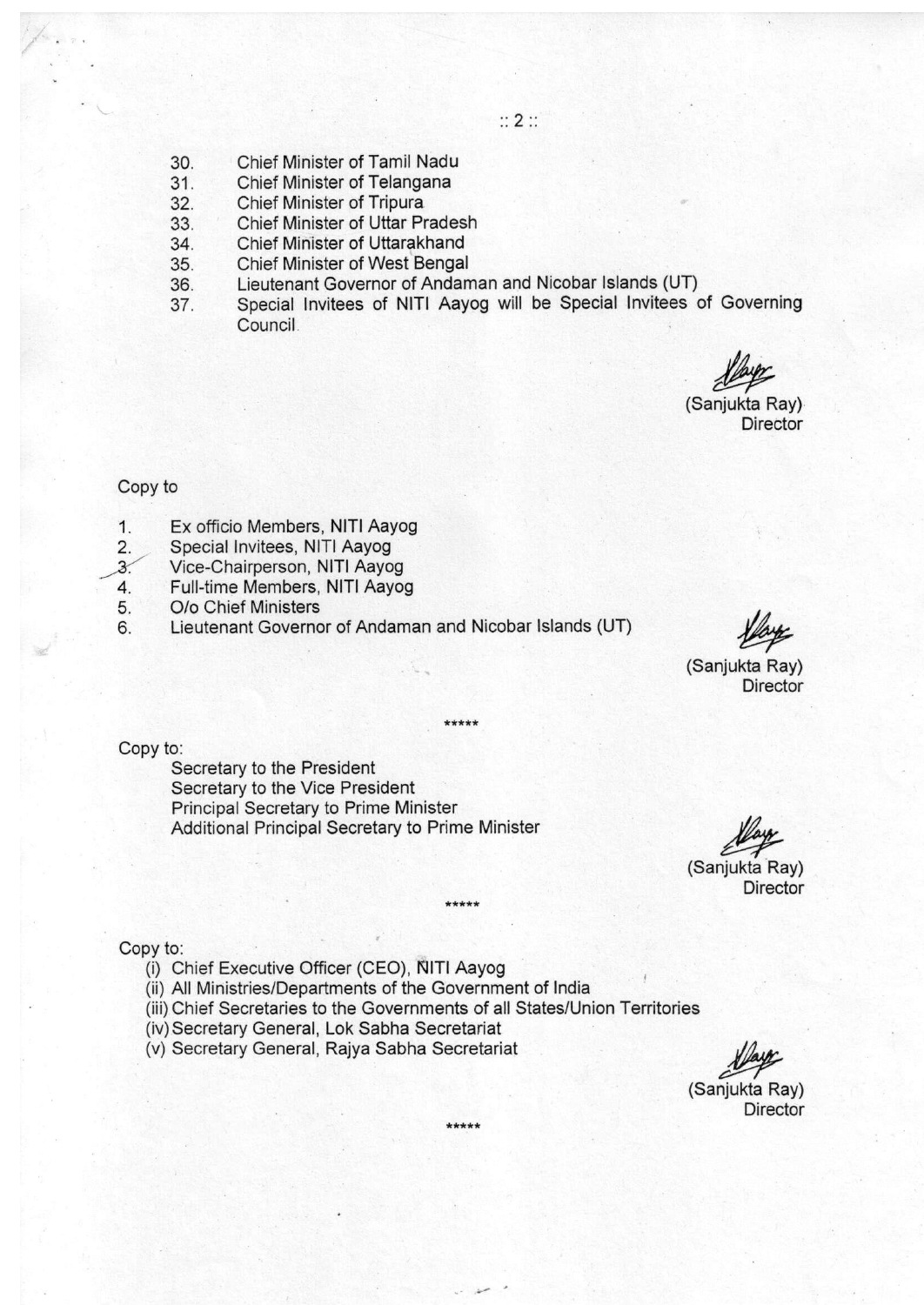### (भारत के राजपत्र, असाधारण, भाग ।, खण्ड 2 में प्रकाशनार्थ)

भारत सरकार मंत्रिमंडल सचिवालय

> नई दिल्ली. 16 फरवरी, 2015

## अधिसूचना

संख्या.1/51/1/2015-मंत्रि. जबकि दिनांक 1 जनवरी 2015 के संकल्प संख्या 511/2/1/2015-मंत्रि. द्वारा सरकार ने नीति आयोग (राष्ट्रीय भारत परिवर्तन संस्था) का गठन किया है;

और जबकि संकल्प के पैरा 13(ख) में शासी परिषद् का प्रावधान किया गया है;

और जबकि शासी परिषद् गठित करने की आवश्यकता है;

अत: अब, प्रधान मंत्री, नीति आयोग के अध्यक्ष के रूप में, एतदद्वारा निम्नलिखित संरचना के साथ शासी परिषद् का गठन करते हैं:

1. अध्यक्ष: भारत के प्रधान मंत्री

2. पदेन सदस्य, नीति आयोग

3. उपाध्यक्ष, नीति आयोग

\* 4. पूर्णकालिक सदस्य, नीति आयोग

5. आन्ध्र प्रदेश के मुख्य मंत्री

6. अरूणाचल प्रदेश के मुख्य मंत्री

7. असम के मुख्य मंत्री

 $\frac{1}{2}$ 8. ⊺बहार क मुख्य मत्रा

9. छत्तीसगढ़ के मुख्य मंत्री

10. राष्ट्रीय राजधानी क्षेत्र दिल्ली के मुख्य मंत्री

11. गोवा के मुख्य मंत्री

12. गुजरात के मुख्य मंत्र<u>ी</u>

13. हरियाणा के मुख्य मंत्री

14. हिमाचल प्रदेश के मुख्य मंत्री

...2/-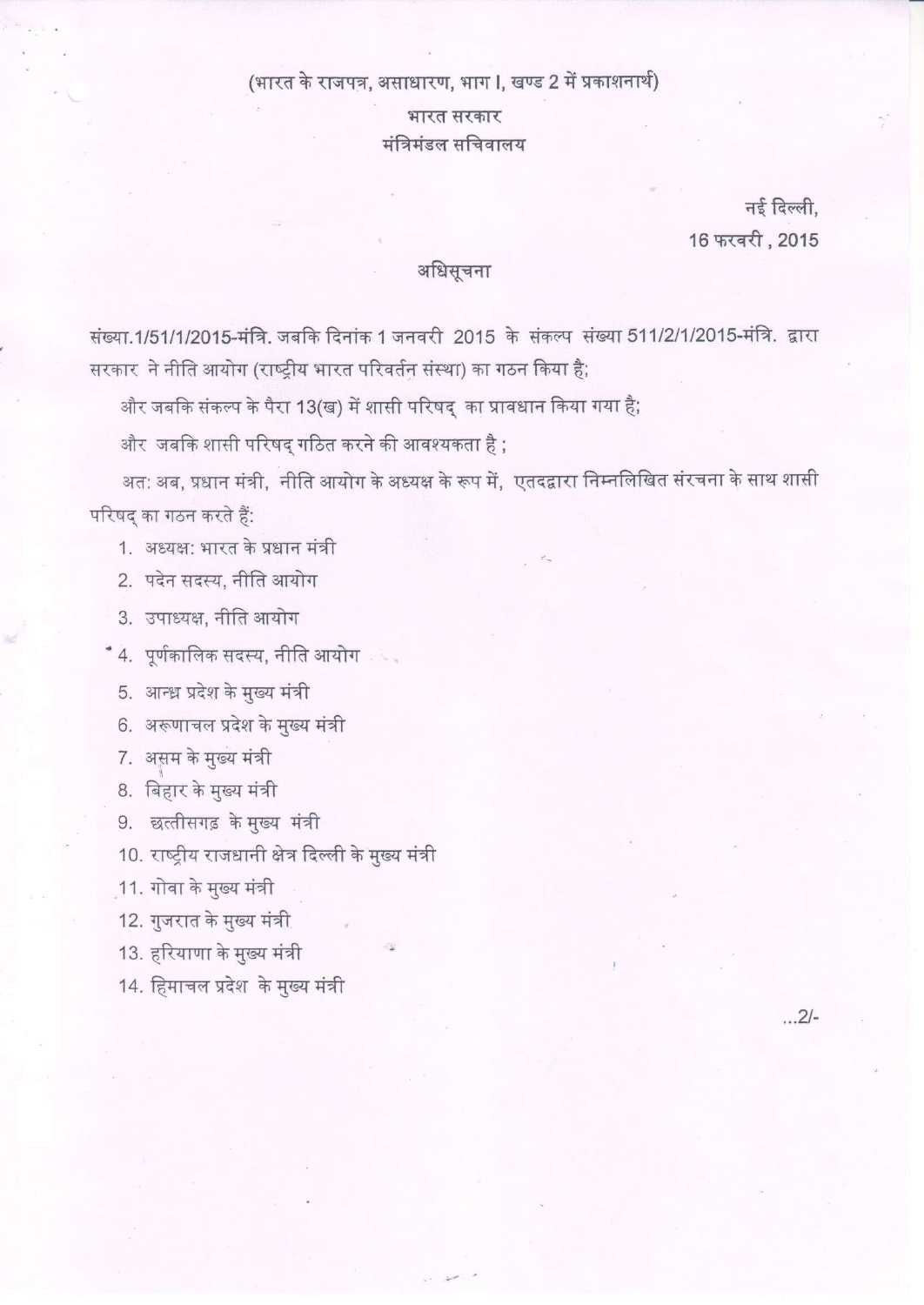15. जम्मू एवं कश्मीर के मुख्य मंत्री

16. झारखंड के मुख्य मंत्री

17. कर्नाटक के मुख्य मंत्री

18. केरल के मुख्य मंत्री

19. मध्य प्रदेश के मुख्य मंत्री

20. महाराष्ट्र के मुख्य मंत्री

21. मणिपुर के मुख्य मंत्री

22. मेघालय के मुख्य मंत्री

23. मिजोरम के मुख्य मंत्री

24. नागालैण्ड के मुख्य मंत्री

25. ओडिशा के मुख्य मंत्री

26. पुदुचेरी (संघ राज्य क्षेत्र) के मुख्य मंत्री

27. पंजाब के मुख्य मंत्री

28. राजस्थान के मुख्य मंत्री

29. सिक्किम के मुख्य मंत्री

30. तमिलनाडु के मुख्य मंत्री

31. तेलंगाना के मुख्य मंत्री

32. त्रिपुरा के मुख्य मंत्री

33. उत्तर प्रदेश के मुख्य मंत्री

34. उत्तराखंड के मुख्य मंत्री

35. पश्चिम बंगाल के मुख्य मंत्री

36. अंडमान निकोबार द्वीपसमूह (संघ राज्य क्षेत्र) के उप-राज्यपाल

37. नीति आयोग के विशेष आमंत्रित शासी परिषद् के विशेष आमंत्रित होंगे

संयुक्ता शय (संयुक्ता राय) निदेशक